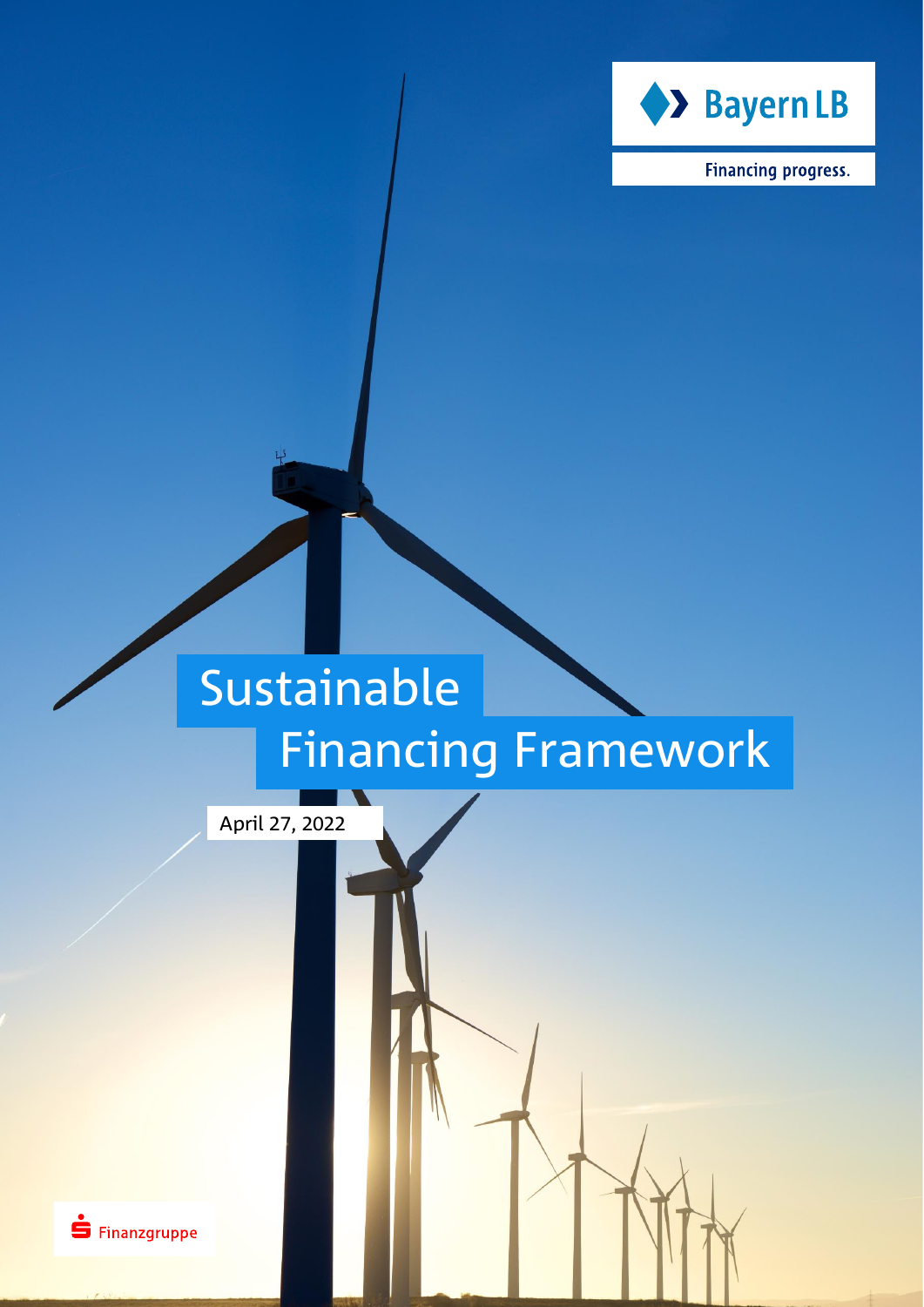# **1. Profile**

As a streamlined specialized bank, BayernLB is a major investment financier for the Bavarian and German economy. We are committed to progress. Our customers – companies, financial institutions, investors, savings banks and the public sector – are at the center of our sustainable approach. As a stable and financially strong bank with international activities, we work efficiently and think long-term.

We have long-standing experience and in-depth knowledge of the sectors in which our customers operate. We understand their business challenges for the future, offer solutions that match their needs and are partners on an equal footing – always cultivating reliable and trusting working relationships.

Our services:

- We've set our sights on the sectors of the future. Our absolute specialties are mobility, energy, technology, construction, basic materials, and machine and plant engineering. As an investment financier we help companies from these industries in particular to successfully develop their business models.
- As a real estate financier we offer 360-degree know-how across the entire value chain of the real estate business – and in a wide variety of asset classes. We combine our high level of expertise with comprehensive support and a deep understanding of our clients' needs.
- We are the central bank for the Bavarian savings banks and for decades we have been a proven partner to the savings banks in Bavaria and throughout Germany. Our relationship, which has grown over many years, is based on performance, professionalism and reliability.
- We impress banks, insurers and pension funds with our expertise and an offering which matches their financing and investment needs. This is the basis for our close and long-standing relationships to financial institutions.
- We open new doors for the public sector. Our financial solutions make us the principal bank for the Free State of Bavaria and a strong partner to states, municipalities and public companies.
- Our development bank BayernLabo is an essential provider of housing subsidies in the state and the market leader for loans to Bavarian municipalities.

Our subsidiaries:

- As a tech bank, DKB provides its more than 4.5 million customers with an excellent client experience and outstanding digital solutions.
- Our asset management companies BayernInvest and Real I.S. enable our customers to choose from a wide variety of sustainable investments.

Our Owners:

- Free State of Bavaria (approx. 75%)
- Association of Bavarian Savings Banks (approx. 25%)

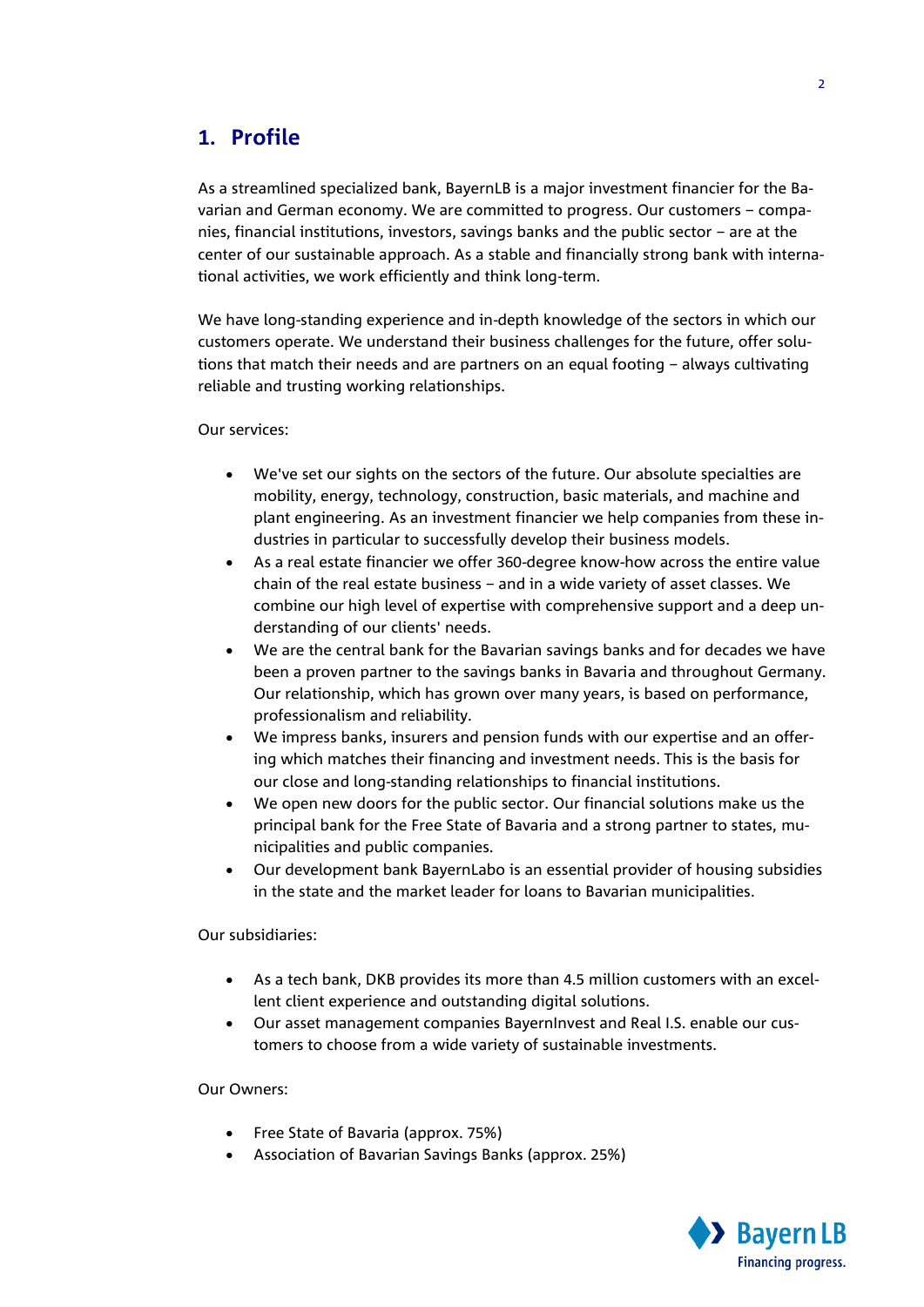Right where our customers need us:

- Germany: Munich (head office), Nuremberg, Stuttgart, Frankfurt, Duesseldorf, Hamburg, Berlin, and Leipzig
- Europe: branches in London, Milan, and Paris
- US: branch in New York City
- German Centre: Shanghaiand Taicang

## **2. Sustainability at BayernLB Group**

BayernLB has been committed to environmental and climate protection for more than 25 years. One expression of its commitment is its support for national and international initiatives. BayernLB has for example been a member of the UNEP Finance Initiative since 1995 and BayernInvest signed the UN Principles for Responsible Investment (PRI) in 2011. BayernLB is also a member of the Climate Bond Initiative to promote the development of the sustainable bond market, which BayernLB regards as making an important contribution to financing environmental and climate protection. In 2021 BayernLB together with DKB signed the Principles for Responsible Banking (PRB). BayernLB itself has been working climate neutrally at its headquarters in Munich since 2008 and has been doing so at all BayernLB locations in Germany since 2015.

In 2021, BayernLB published a new comprehensive sustainability strategy that was developed within a far-reaching transformation program. The sustainability strategy is of paramount importance for the overall strategic management of the Bank and at the same time takes into account the regulatory requirements for the business model. For us, sustainability is not just an irreversible trend, but the only the only right way to align our company. With our sustainability strategy, we are continuously expanding one of BayernLB's key strengths. This self-image is also derived from our statutory mandate as an institute under public law. We conduct our business as an honorable businessperson future-oriented and make our social contribution to the sustainable transformation of our economic area.

The principles and guidelines for implementing BayernLB's sustainability strategy form a concrete orientation framework for the implementation of the overarching sustainability goals into everyday business decisions. They include concrete exclusion criteria for individual business projects as well as overarching principles such as compliance, human rights principles, climate protection and biodiversity.

The general perception of sustainability is currently governed by the 17 global Sustainable Development Goals of the UN Agenda 2030 and the climate goals of the Paris Agreement and the corresponding European and German Climate Action Plans. BayernLB also takes into account the Bavarian Sustainability Strategy and the objectives of the EU Taxonomy Regulation and its standards where already established.

In addition, we pursue the goals described in the German Sustainable Finance Strategy.

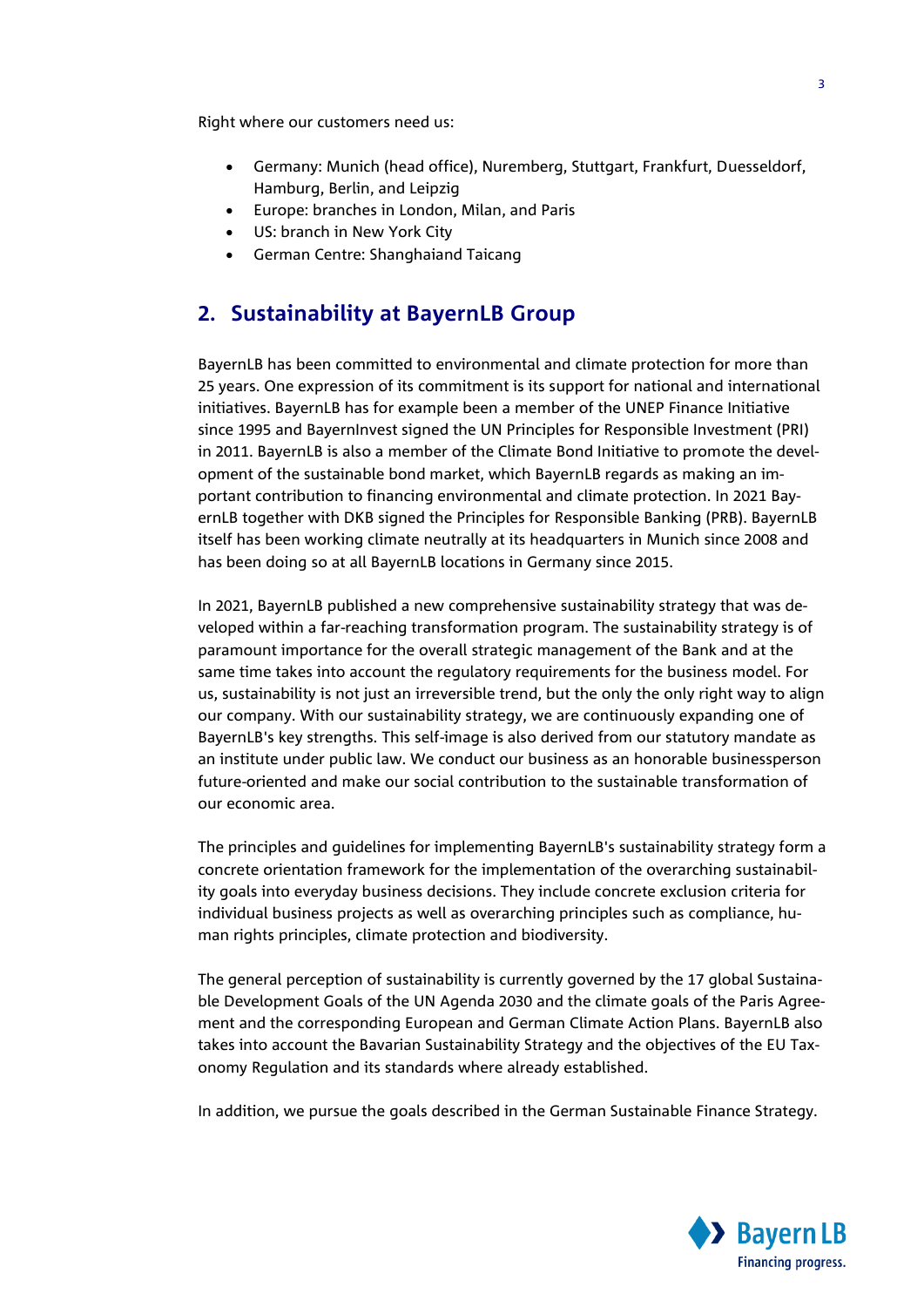Group-wide, BayernLB has two extremely successful subsidiaries that are very active with their approach to sustainable banking. For more than two decades, DKB focused on financing selected target sectors such as housing, renewable energies and social infrastructure. Its loan portfolio currently already has SDG significance of 77% (as of Dec. 31, 2021) This means that the deposits of its customers flow in particular to regional municipalities and companies and are invested in promising sectors [\(https://www.dkb.de/nachhaltigkeit/\)](https://www.dkb.de/nachhaltigkeit).

BayernLabo has been supporting the sustainable development of Bavaria since its foundation in 1884, fulfilling its social and entrepreneurial responsibility. BayernLabo, established under public law, is an institution of state housing policy of the Free State of Bavaria. It is commissioned with a public mandate to financially promote plans and measures to improve and strengthen Bavaria's housing and settlement structure with-in the context of Bavarian housing policy. This housing policy is characterized by two equivalent goals: the preservation of economically powerful and viable urban centers on the one hand and the strengthening of rural areas on the other. These two components are substantial in the promotion of housing and the important stakes of BayernLabo's business activities [\(https://bayernlabo.de/investor-relations-en/\)](https://bayernlabo.de/investor-relations-en/).

With the means of issuing specific sustainable debt instruments BayernLB aims to contribute to environmental sustainability in alignment with the United Nations' Sustainable Development Goals (UN SDGs)<sup>1</sup>. With view on the 17 SDGs BayernLB mainly focuses on supporting the following goals:

| Goal      | <b>SDG Topic</b>                                 | <b>BayernLB Contribution</b>                                                                                                                  |
|-----------|--------------------------------------------------|-----------------------------------------------------------------------------------------------------------------------------------------------|
|           | Affordable and clean<br>energy                   | Re/Finance renewable energy pro-<br>jects, promote technological develop-<br>ment                                                             |
|           | Sustainable cities and<br>communities            | Support the participation of cities<br>and municipalities in planning and<br>implementing renewable energies<br>and clean transport solutions |
|           | Responsible con-<br>sumption and produc-<br>tion | Promote measures to ecological com-<br>pensation, renaturation and emission<br>protection                                                     |
| 13 SUNATE | Climate action                                   | Support wind, solar and photovoltaic<br>energy to avoid fossils fuels and the<br>production of carbon dioxides                                |

-



 $<sup>1</sup>$  SDG Goal: Affordable and clean energy with the target to increase substantially the share of re-</sup> newable energy in the global energy mix by 2030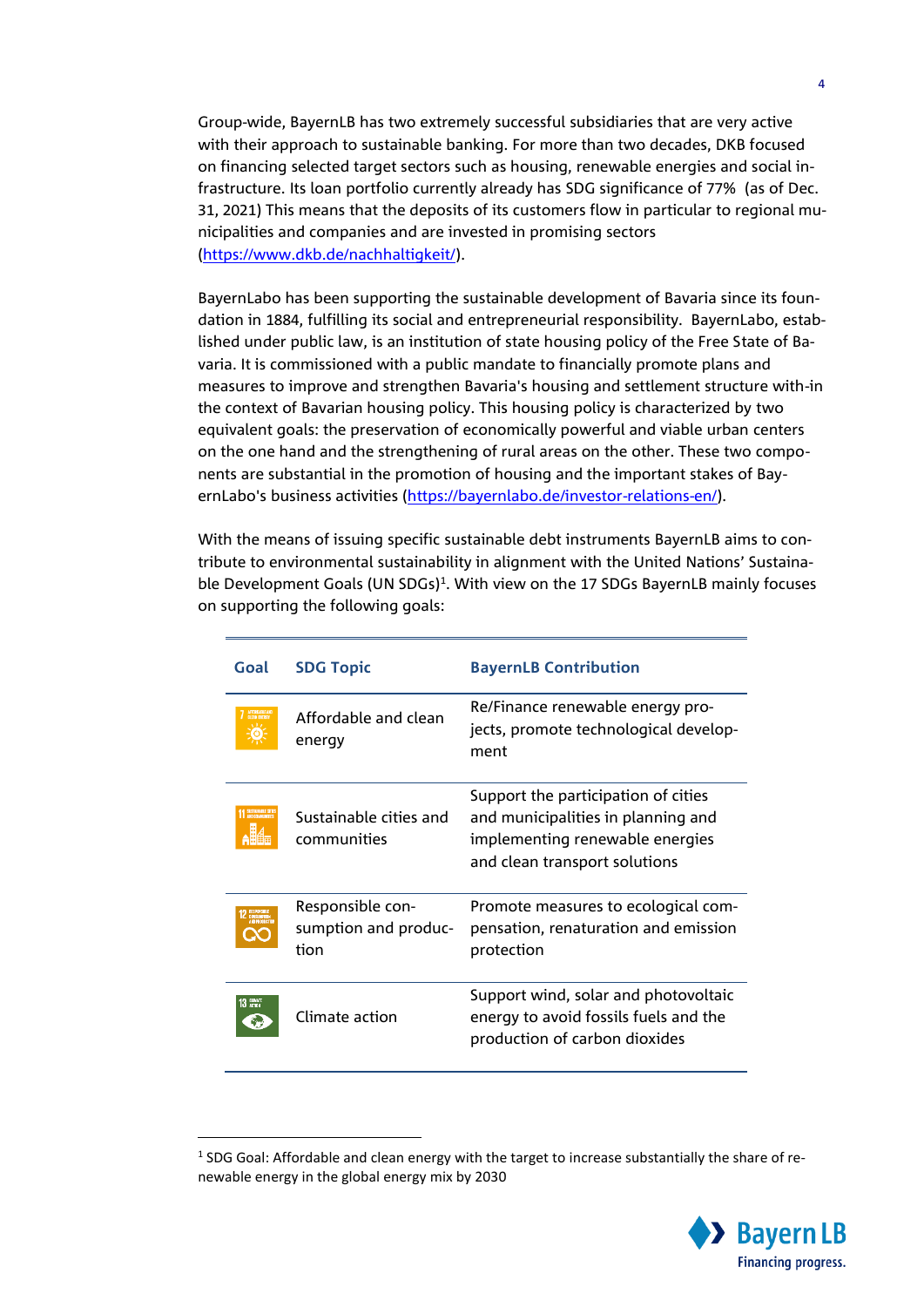# **3. Sustainable Financing Framework**

The ICMA Green Bond Principles (GBP) are a set of voluntary guidelines that recommend transparency and disclosure and promote integrity in the development of the green bond market by clarifying the approach for issuing a green bond. The BayernLB Sustainable Financing Framework follows the GBP 2021 which provide guidelines in the following five key areas:

- a. Use of proceeds
- b. Process for project evaluation and selection
- c. Management of proceeds
- d. Reporting
- e. External review

This document sets the framework for the issuance of sustainable debt instruments by BayernLB and will be updated from time to time related to the inclusion of other eligible asset categories or in case of updates on the GBP. It is valid for any debt capital instruments of whatever format (e.g. unsecured and covered bearer or registered notes or "Schuldschein" loan notes), tenor (e.g. capital market bonds, commercial paper and other money market instruments) and type (e.g. plain-vanilla and structured products) issued by BayernLB as sustainable debt instruments. Any such instruments can be issued under any of BayernLB's issuance programs or standard documentations as public transactions (in benchmark format or otherwise) and private placements.

# **4. Use of Proceeds**

The proceeds collected by a sustainable debt instrument issued by BayernLB will be used to re/finance Eligible Sustainable Loans (ESL) included in BayernLB's Eligible Sustainable Loan Portfolio, as laid out below.

For the purposes of the Sustainable Financing Framework, the following ESL-categories have been identified:

- 1. *Renewable energy:* Re/Financing the acquisition, production, transmission, expansion and/or development of renewable energy projects as well as the manufacturing of necessary equipment and the connection to the electricity grid.
	- Photovoltaic and solar thermal plants
	- Wind farms (onshore and offshore)
- 2. *Mobility:* Re/Financing rail infrastructure and public mass transportation projects which reduce the necessity for personal vehicles and thus contribute to low-carbon mobility as well as low-carbon mobility infrastructure for alternative drives
	- Electrical locomotives and multiple unit trains for passenger transport

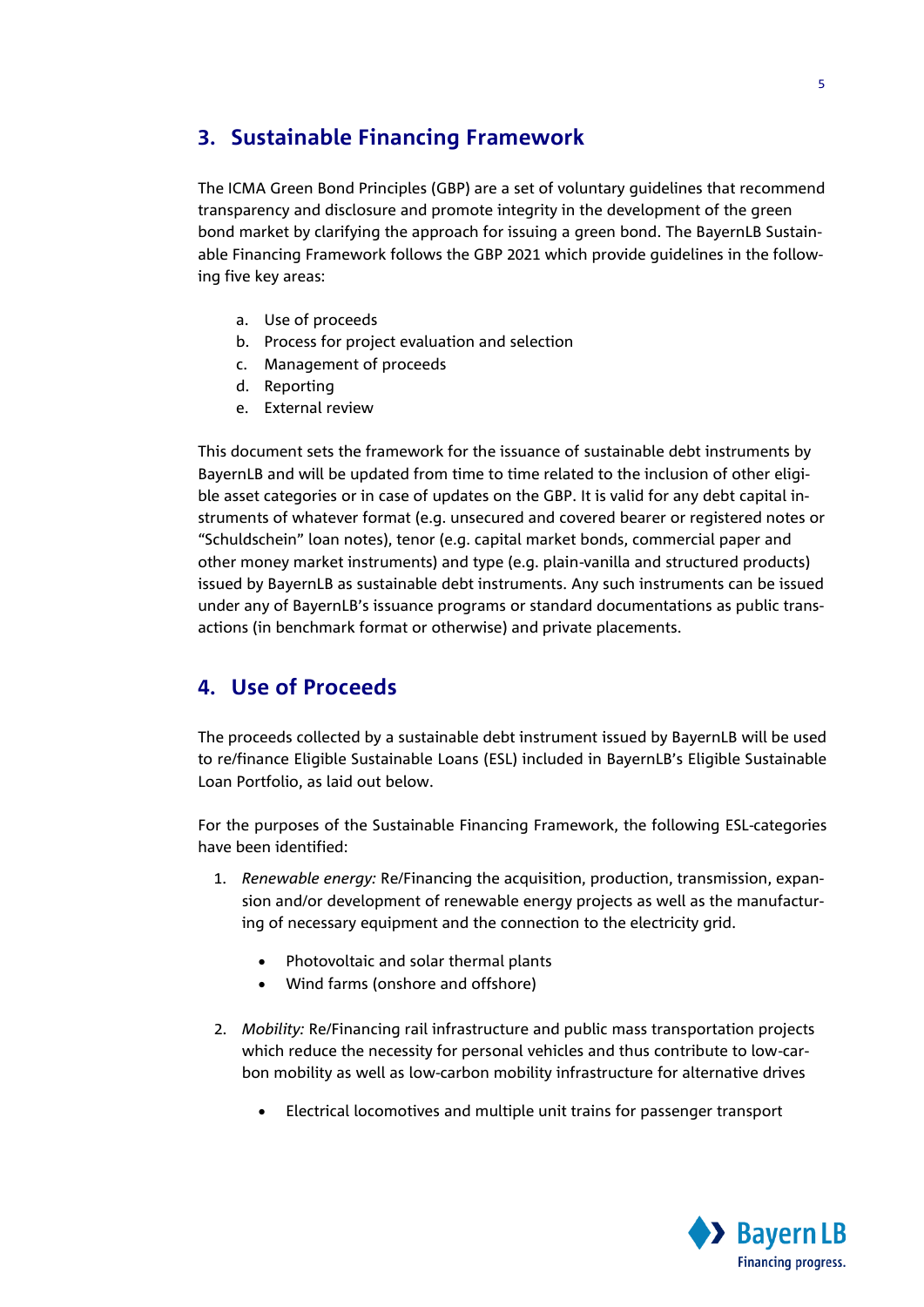Green real estate might be added in the future, in particular re/financing of commercial buildings which will have a superior energy efficiency performance and meet nationally or internationally recognized standards. BayernLB will update this framework and its SPO as well as describe the selection criteria when real estate assets are be added.

# **5. Process Project Evaluation and Selection**

BayernLB has established an end-to-end credit process with a dedicated ESG assessment. Here, both risks associated with potential environmental developments as well as the environmental impact are evaluated by credit and risk officers. Goal of the impact assessment is to evaluate to what extent a project contributes to any of the UN SDGs and/or as the alignment with the EU Taxonomy. To be eligible for an "ESG-Basic" rating a potential transaction has to exhibit a clear contribution to the SDGs and the Bavarian Sustainability Strategy. The "ESG-Plus" rating is awarded for projects that fulfil the substantial contribution criteria of the EU-Taxonomy. Currently, only projects that fulfil these criteria are eligible for the ESLP.

All Eligible Sustainable Loans financed by sustainable debt instruments comply with the standard credit requirements, the sustainability strategy and the risk management policies of BayernLB. BayernLB's credit department performs a pre-screening of local business units to identify potential Eligible Sustainable Loans and fully analyses the counterparty and asset – including the implied environmental impact. In order to be qualified as an Eligible Sustainable Loan for the use of proceeds of a sustainable debt instrument, projects need further comply with the following selection criteria:

- Eligible Sustainable Loans as described in section 4
- No double counting of expenditures for the use of proceeds in future sustainable debt instruments
- Internal minimum credit rating requirement
- Exclusion of loans re/financed by third parties

#### *Renewable Energy*

• No geothermal or hydro-energy projects

#### *Mobility*

Zero emissions threshold, i.e. electric locomotives and train units only

BayernLB ensures that all Eligible Sustainable Loans comply with official national and international environmental and social standards, where applicable, on a best effort basis. BayernLB ensures that all its loans comply with internal environmental and social directives. The eligibility criteria and minimum requirements as well as ESG related matters are continuously developed. Selection criteria might become stricter due to evolving standards and requirements in the sustainable bond market but never be softened within this framework. BayernLB's environmental and social policies can be found online.

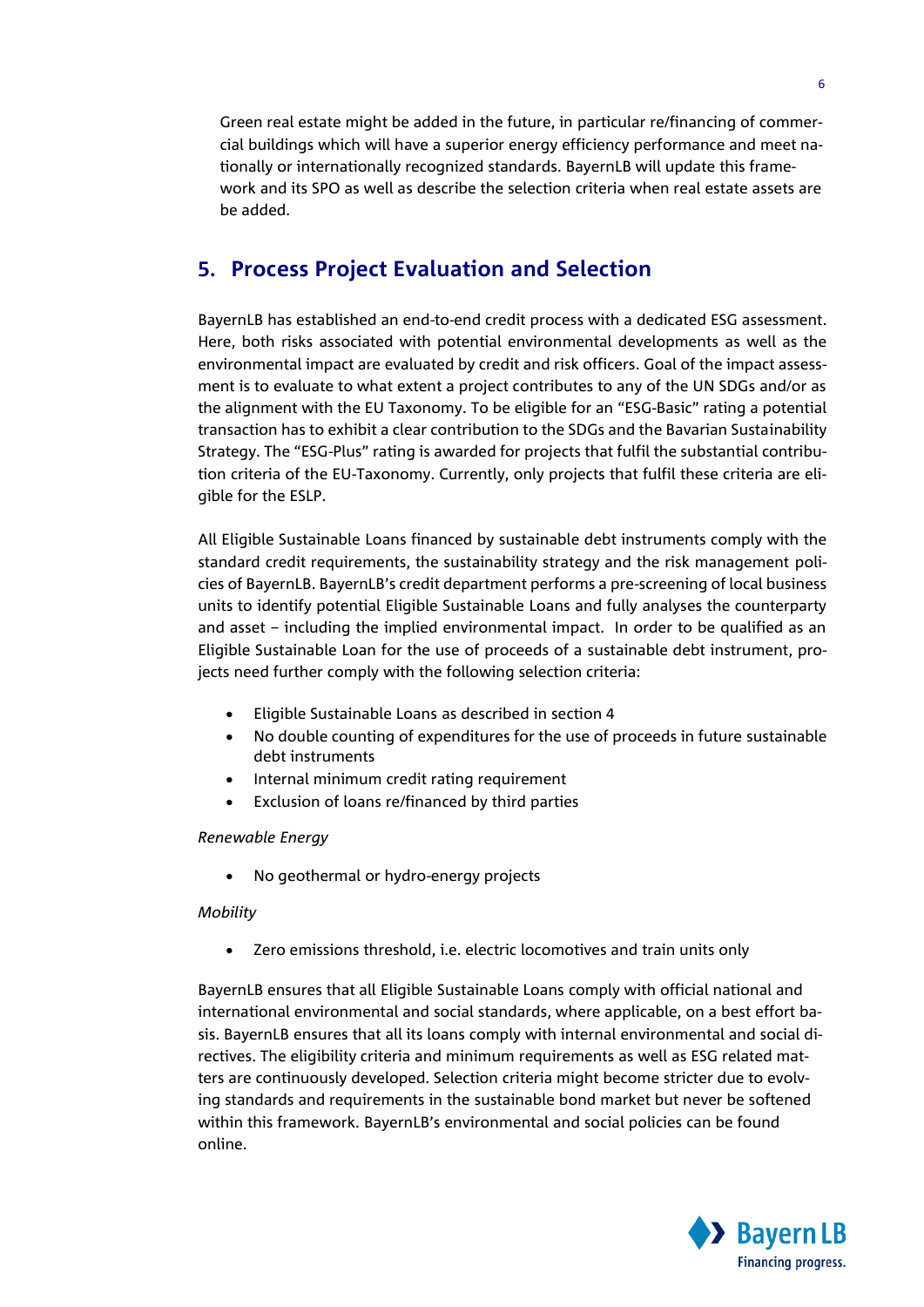## **6. Management of Proceeds**

BayernLB has established an "Eligible Sustainable Loan Portfolio" (ESLP) gathering all Eligible Sustainable Loans in order to manage its sustainable debt instrument proceeds in a portfolio approach. As such the ESLP is dynamic, i.e. maturing Eligible Sustainable Loans are removed and BayernLB will use its best efforts to replace these maturing Eligible Sustainable Loans by new Eligible Sustainable Loans to the extent required. The ESLP comprises all Eligible Sustainable Loans successfully assessed and selected in accordance with the eligibility criteria and evaluation and selection process described above. All Eligible Sustainable Loans included in the ESLP are part of BayernLB's Balance Sheet. BayernLB will strive to maintain a volume of ESLP at least equal to the volume of outstanding sustainable debt instruments at any time.

The proceeds from any BayernLB sustainable debt instrument issue (i) will be applied by BayernLB exclusively (except as indicated below) to finance or refinance, as the case may be, Eligible Sustainable Loans and (ii) can be applied by BayernLB, at its free discretion, to finance or refinance any Eligible Sustainable Loan comprised in the ESLP.

Unallocated net proceeds from BayernLB's sustainable debt instrument issues will temporarily be used by BayernLB within the treasury of the group, in money market instruments, cash and/or cash equivalent instruments until new projects are added to the ESLP.

The maturity of any sustainable debt instrument issued by BayernLB does not necessarily match the maturities of the Eligible Sustainable Loans. However, in order to reduce mismatches between such maturities the volume-weighted average maturity of BayernLB's cumulated sustainable debt instruments issued may not exceed the average duration of the of the loan commitments for the Eligible Sustainable Loans Portfolio.

# **7. Reporting**

Information on the allocation of proceeds as well as the environmental impact of projects re/financed with a sustainable debt instrument will be provided separately and over the entire lifetime of the program if bonds are outstanding. The allocation and impact reporting will be made available for investors on BayernLB's Investor Relations homepage:

[https://www.bayernlb.com/internet/en/blb/resp/investor\\_relations\\_7/investor\\_infor](https://www.bayernlb.com/internet/en/blb/resp/investor_relations_7/investor_information/green_bond/GreenBonds.jsp)[mation/green\\_bond/GreenBonds.jsp](https://www.bayernlb.com/internet/en/blb/resp/investor_relations_7/investor_information/green_bond/GreenBonds.jsp)

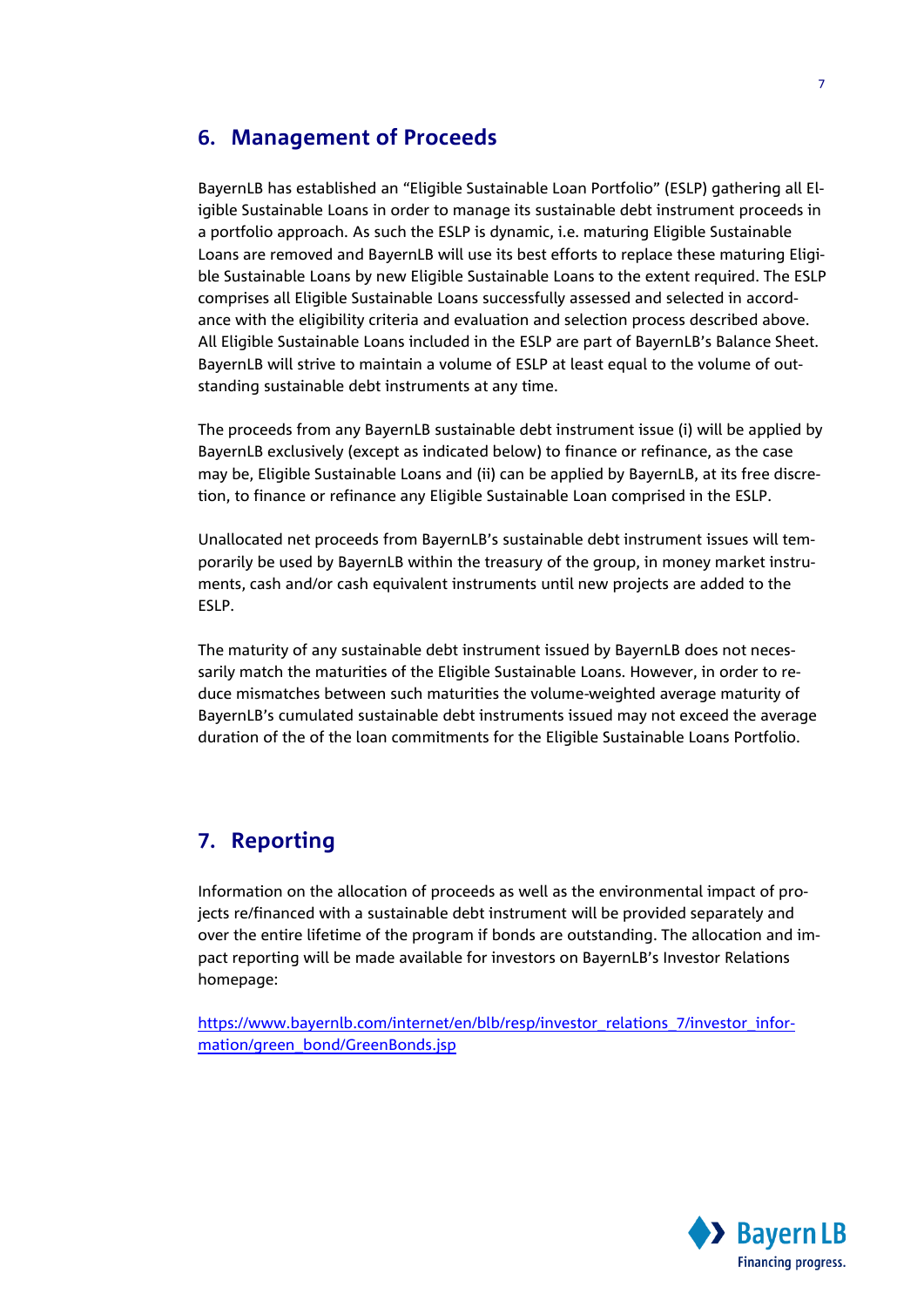#### **Allocation Reporting**

BayernLB plans to issue an informative reporting on an annual basis on the allocation of sustainable debt instrument net proceeds to the Eligible Sustainable Loan Portfolio as long as such instruments are outstanding. The internal tracking method of proceeds is implemented in a synthetic manner based on the volume of Eligible Sustainable Loans and outstanding sustainable debt instruments.

The allocation report will provide:

- The notional amount and maturities of outstanding sustainable debt instruments issued by BayernLB
- The total amount of proceeds allocated to Eligible Sustainable Loans
- The number of Eligible Sustainable Loans
- The balance of unallocated proceeds
- The amount or the percentage of new financing and refinancing
- The technology and geographic distribution of assigned Eligible Sustainable Loans

#### **Impact Reporting**

BayernLB will inform investors annually (as long as sustainable debt instruments are outstanding) on the environmental impact of assigned Eligible Sustainable Loans re/financed through sustainable debt instrument issues. Where feasible, the report may provide the following information:

Renewable Energy:

- Renewable energy capacity (MW)
- Estimated annual energy production (MWh)
- Estimated avoidance of  $CO<sub>2</sub>$  emissions in tons

#### Mobility:

- Annual passenger km
- Estimated avoidance of  $CO<sub>2</sub>$  emissions in tons

The issued sustainable debt instruments can be increased (tapped). Regarding the management of the proceeds from the tap and the corresponding reporting the tap will be treated like a new issue. As a result, the reporting about the use of proceeds and the corresponding impact can differ regarding the originally issued sustainable debt instrument and the tap if both issues fall into different calendar years.